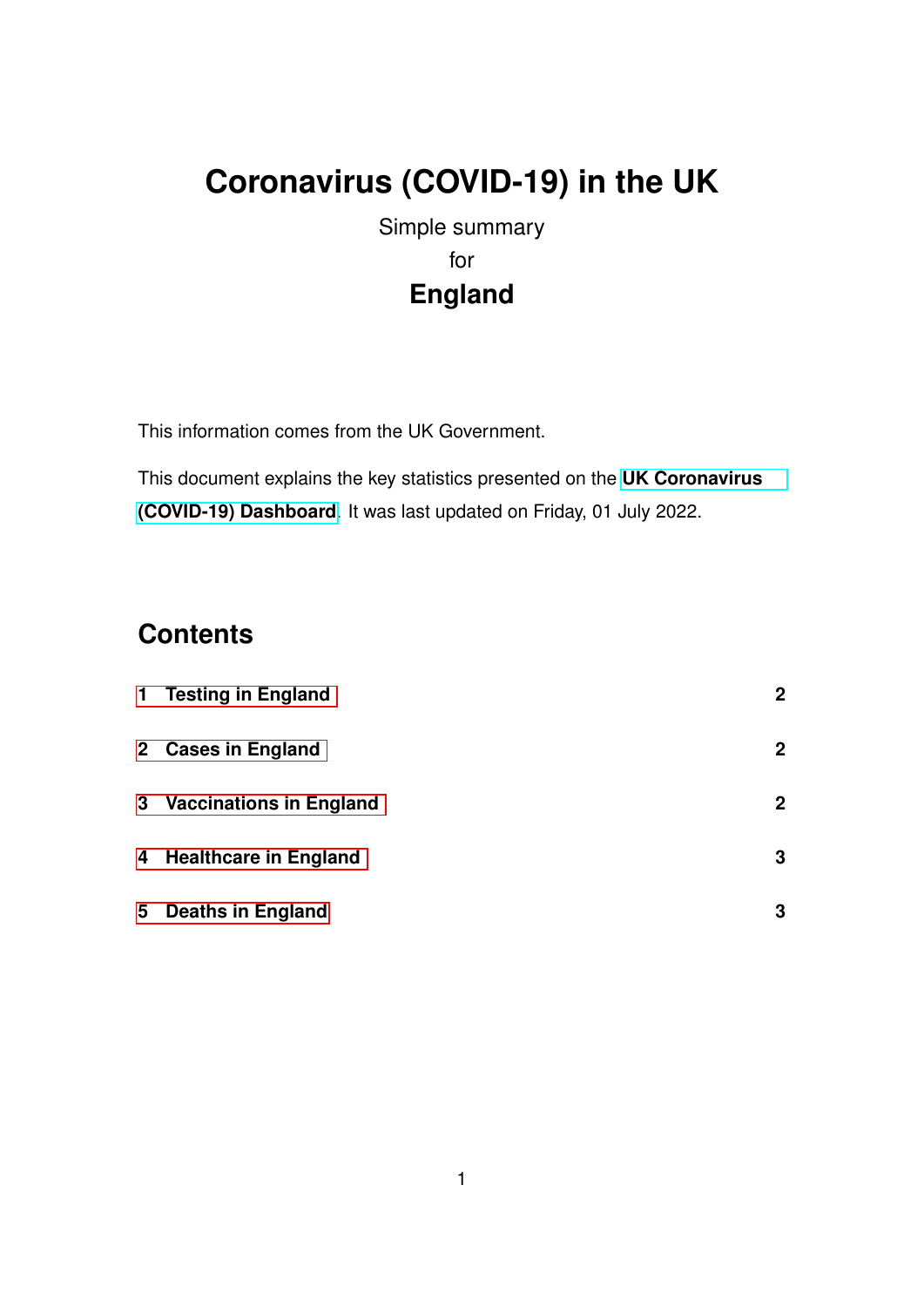#### <span id="page-1-0"></span>**Testing in England**

Testing is where we do a test to see who has coronavirus. Some people are tested more than once.

Between 24 June 2022 and 30 June 2022, there have been **1,312,501** tests. This shows an increase of **9.3%** compared to the previous 7 days.

# <span id="page-1-1"></span>**Cases in England**

A confirmed case is someone who has tested positive for coronavirus.

Between 20 June 2022 and 26 June 2022, **116,312** people had a confirmed positive test result. This shows an increase of **33.3%** compared to the previous 7 days.

#### <span id="page-1-2"></span>**Vaccinations in England**

Vaccines are given in several doses.

**45,077,701** people had been given a first dose by the end of 30 June 2022.

**42,170,260** people had been given a second dose by the end of 30 June 2022.

**33,210,898** people had been given a booster or third dose by the end of 30 June 2022.

Produced by **UK Health Security Agency** — Last updated on Friday 1 July 2022 at 4:00pm. Statistics and details are available on the [Coronavirus \(COVID-19\) in the UK](https://coronavirus.data.gov.uk) website. **OGL** All content is available under the Open Government Licence v3.0, except where otherwise stated.